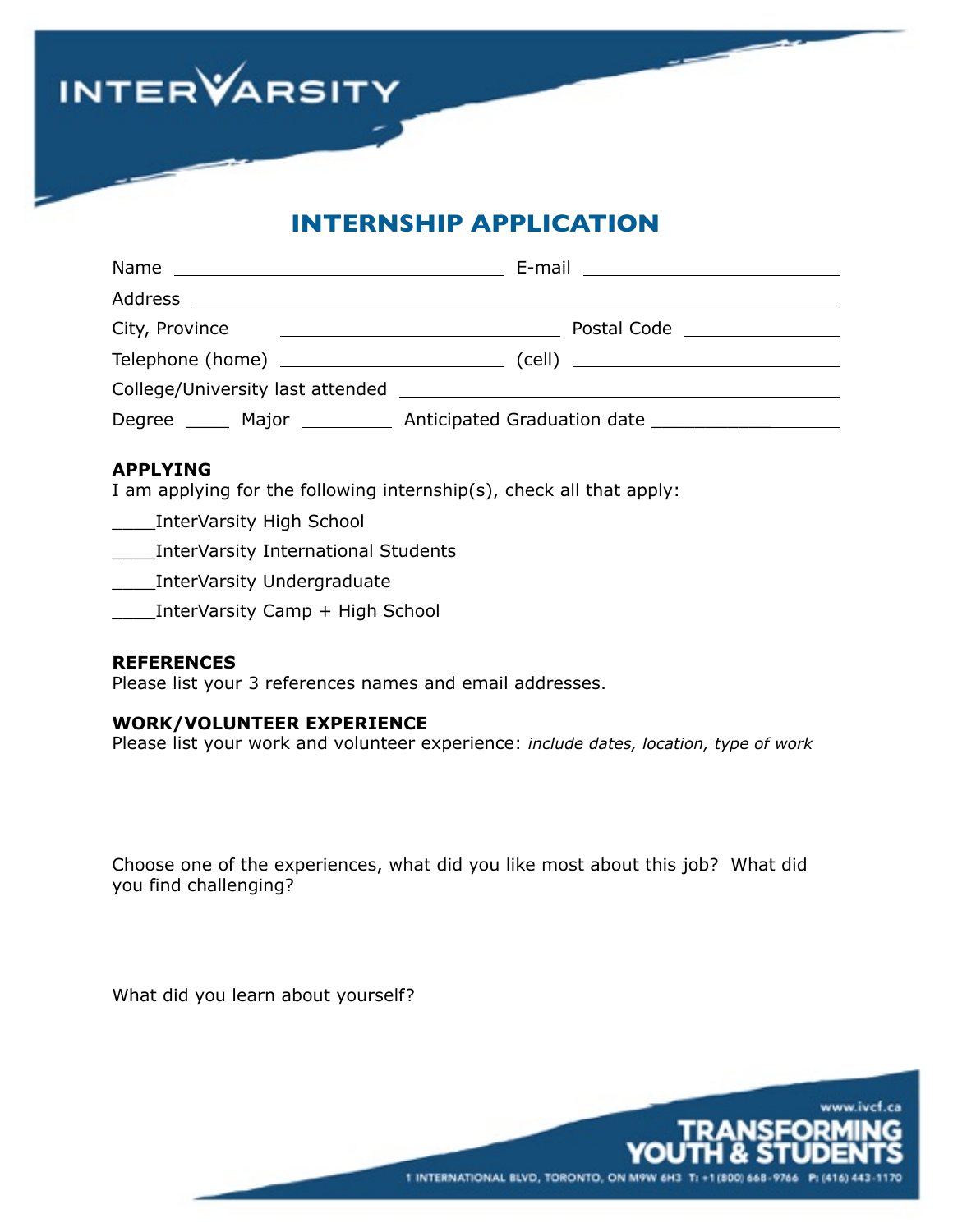

## **BACKGROUND CHECK**

As an organization that works with students, we need to ask the following questions of all interns:

Have you ever been convicted of a criminal offense for which a pardon has not been granted?

YES o  $\blacksquare$  NO o  $\blacksquare$  DECLINE TO ANSWER o

Have you ever been investigated regarding child abuse?

\_\_\_\_\_\_\_\_\_\_\_\_\_\_\_\_\_\_\_\_\_\_\_\_\_\_\_\_\_\_\_\_\_\_\_\_\_\_\_\_\_\_\_\_\_\_\_\_

\_\_\_YES o \_\_\_NO o \_\_\_DECLINE TO ANSWER o

We need to complete a criminal records check of all apprentices. Please indicate your willingness to participate in that by typing your name here:

## **Personal Characteristics**

On a scale of 1-10 (10 being highest), please evaluate yourself on the following characteristics:

1 INTERNATIONAL BLVD, TORONTO, ON M9W 6H3

www.ivcf.ca

- **Warner Commension Election**
- \_\_\_\_\_ Supportive of others
- **Example 2** Can structure my own time
- \_\_\_\_\_ A self-starter, take initiative
- \_\_\_\_\_ Have considerable drive, am goal-oriented
- **Quickly at ease with new people**
- **Able to communicate clearly in writing**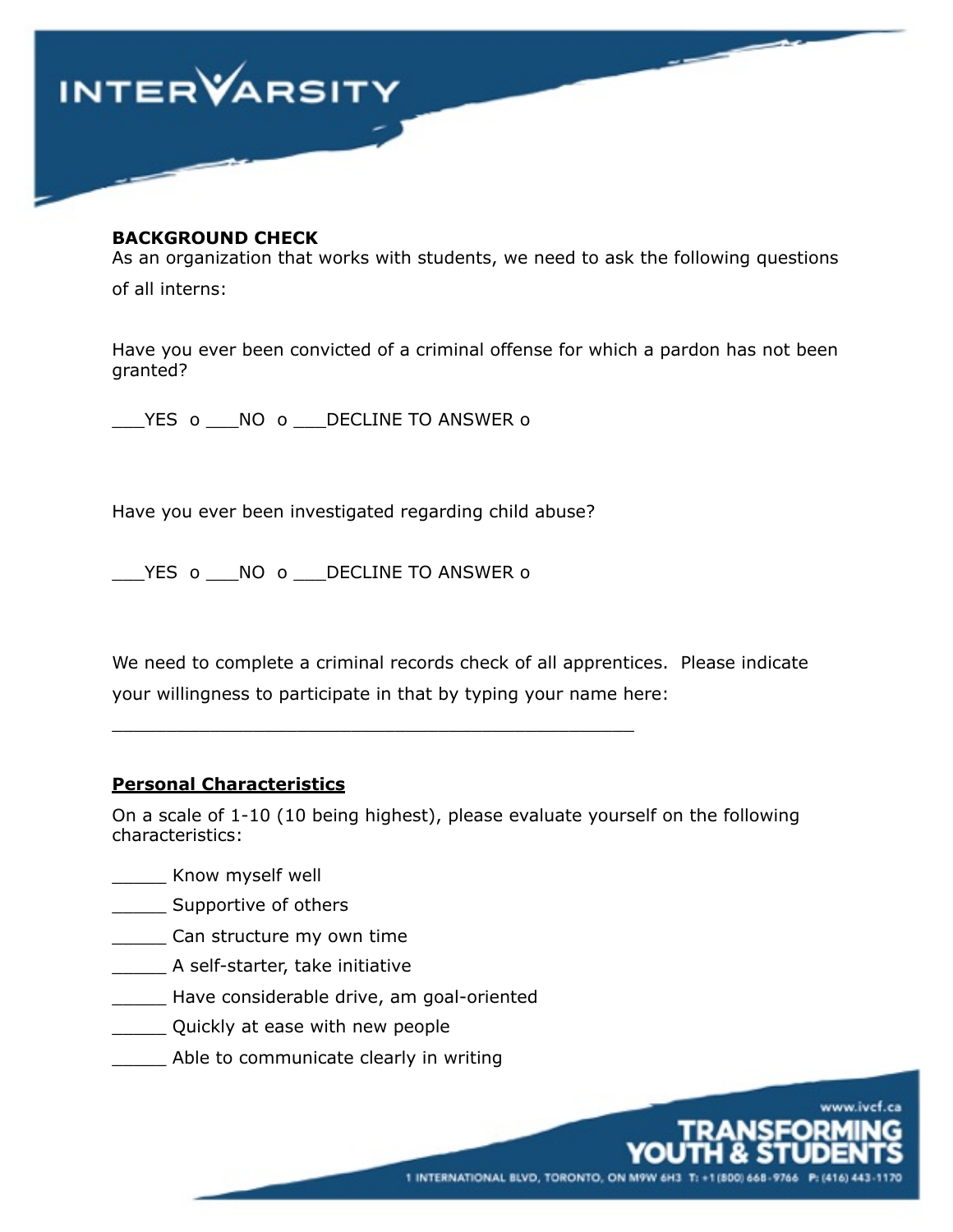# **INTERVARSITY**

- **\_\_\_\_\_\_** Able to communicate verbally
- **Can work with a diversity of people**
- **Example 21 Accepting of critique**
- Able to enlist others to join a project or activity
- \_\_\_\_\_ Adventurous
- \_\_\_\_\_ Not easily overwhelmed by a heavy workload
- \_\_\_\_\_ Display resiliency under pressure
- \_\_\_\_\_ Willing to engage in healthy conflict
- **\_\_\_\_\_\_** Ability to work on a team

What spiritual gifts have you or people around you identified?

- \_\_\_\_\_ leadership o \_\_\_\_\_ administration o \_\_\_\_\_ pastoring o \_\_\_\_\_ exhortation/encouragement o \_\_\_\_\_ teaching \_\_\_\_\_ serving o \_\_\_\_\_ giving o \_\_\_\_\_ prayer/intercession o wisdom/prophecy o \_\_\_\_\_ evangelism \_\_\_\_\_ music/worship o
- $\hskip1cm$  other  $\hskip1cm$

**Eliminate:** Ministry involves long hours and intensive relationships. Please note that new "romantic relationships" may not be initiated during the internship. What disciplines have you established to maintain physical, relational, emotional and spiritual health?

1 INTERNATIONAL BLVD, TORONTO, ON M9W 6H3 T: +1 (800) 668-9766

www.ivcf.ca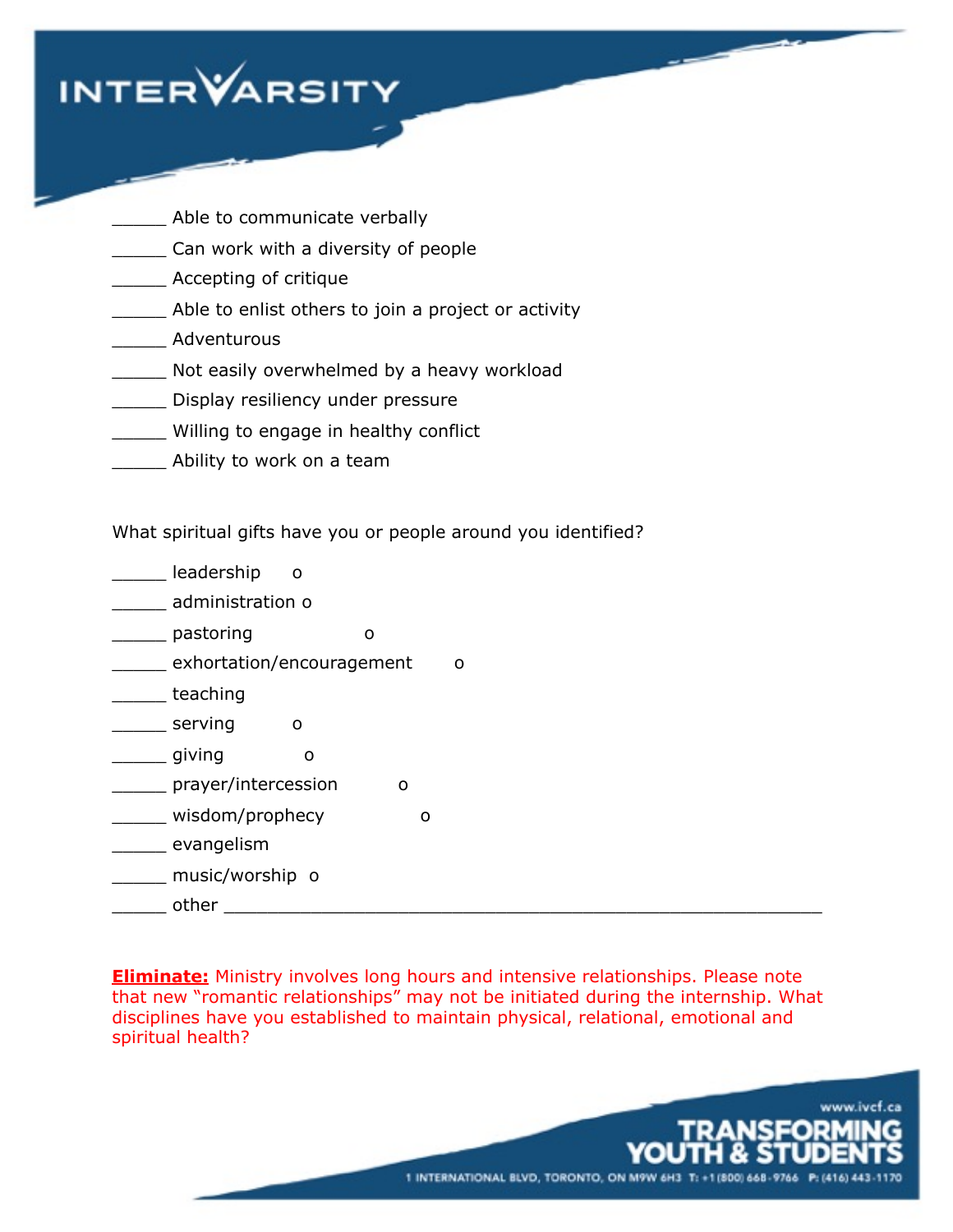

## **CHRISTIAN LIFE AND MISSION**

*PLEASE ANSWER IN LESS THAN 1/3 PAGE PER QUESTION.* 

- 1. How and when did the Christian faith become alive for you?
- 2. Describe how you are involved in helping the Christian life come alive for others who do not call themselves Christians.
- 3. What difference is your faith making in your life now (e.g. in friendships, school, work, etc.)?
- 4. Think back to some of your recent interactions with peers and authority figures. Describe your general responses/tendencies in situations of tension or conflict.
- 5. In what ways does your lifestyle reflect a concern for reconciliation, and for people of an ethnic background or gender different from your own?
- 6. Describe one relationship where you are encouraging or mentoring a younger student.
- 7. What scripture or verse reflects your passions or convictions well?
- 8. Ministry involves long hours and intensive relationships. What disciplines have you established to maintain physical, relational, and spiritual health?

## **INTENTIONS AND EXPECTATIONS**

*PLEASE ANSWER IN LESS THAN 1/3 PAGE PER QUESTION.* 

- 1. List, in order of priority, reasons you want to serve as an intern.
- 2. What personal growth goals, and ministry skill development goals, do you have for this internship? How do you see interning with InterVarsity as fitting into these goals?
- 3. In light of your goals, what would you need to learn during your internship? And what skills training would you need to receive?
- 4. What do you expect InterVarsity to provide for you, as you apprentice with us?

1 INTERNATIONAL BLVD, TORONTO, ON M9W 6H3 T:

www.ivcf.ca

- 5. Is there anything we should know about you or your family?
- **6.** Please note: romantic relationships may not be initiated during the internship.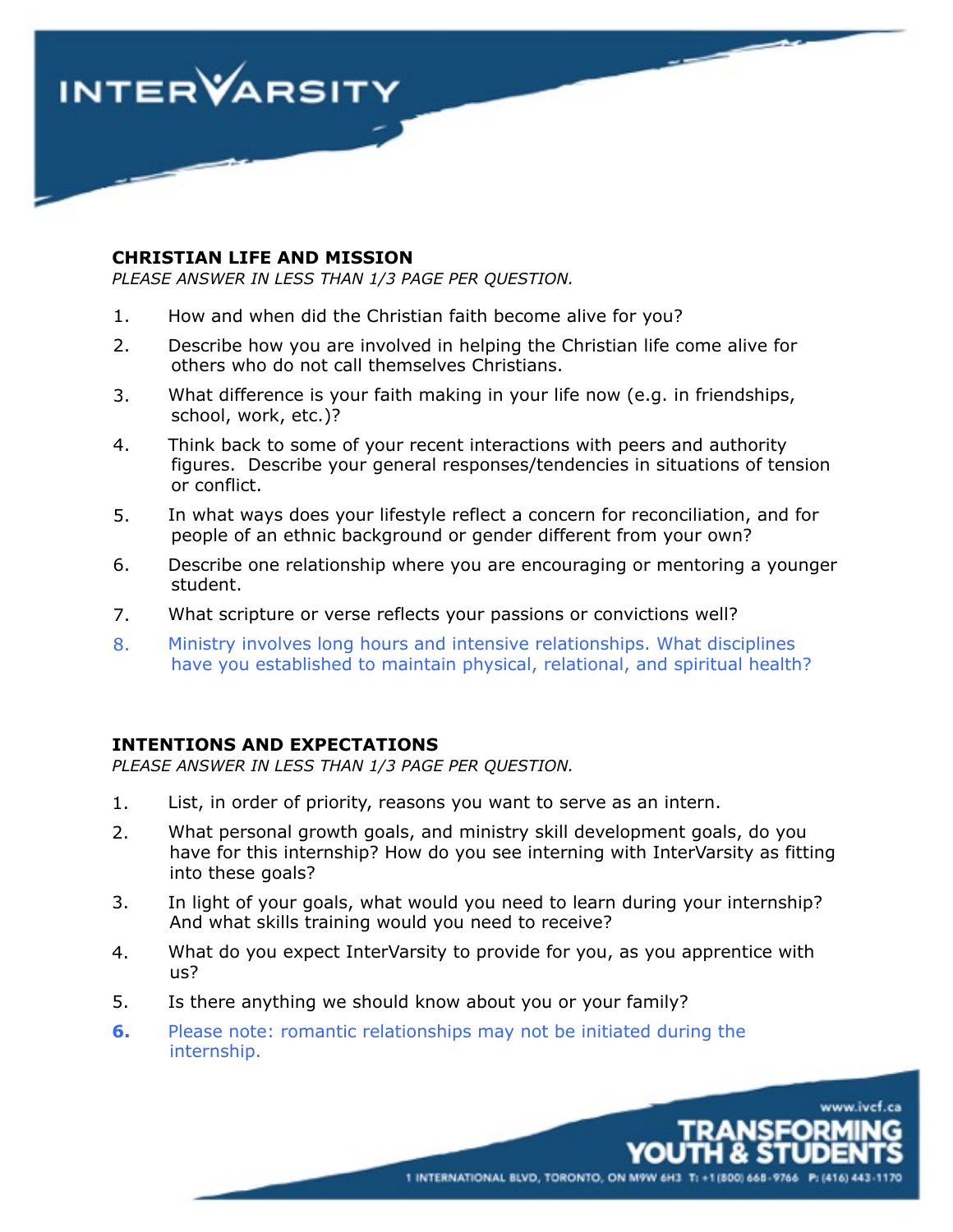

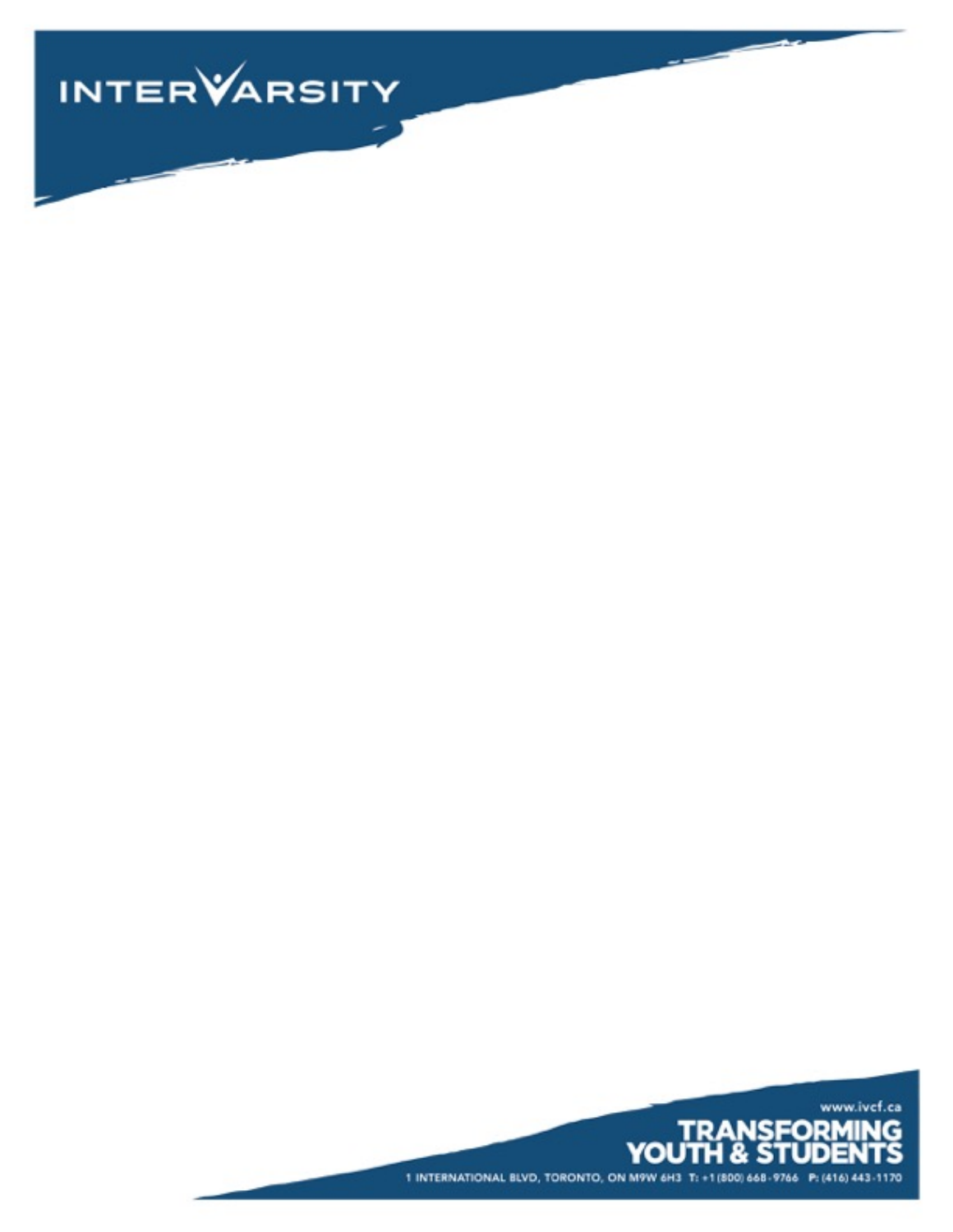

## **STATEMENT OF AGREEMENT Core Purpose**

*Being shaped by God's word and led by the Holy Spirit*,

The purpose of Inter-Varsity Christian Fellowship of Canada is the transformation of youth, students and graduates into fully committed followers of Jesus Christ.

## **Core Values**

#### *Through witnessing communities, we:*

**- Develop Faithful Witness**: To witness to the Lord Jesus Christ as God incarnate and to seek to lead others to a personal faith in Him.

**- Cultivate Spiritual Growth**: To deepen and strengthen the spiritual life and gifts of followers by the study of the Bible, fellowship, prayer, and worship.

**- Demonstrate Christian Love**: To encourage Christians empowered by the Holy Spirit to love our neighbours as ourselves.

**- Seek All Truth in Jesus Christ**: To assist Christians to explore and assert the relevance of the Christian faith to every aspect of private life and public concern.

**- Shape Servant Leaders**: To develop godly women and men to serve as leaders in God's work in the world.

**- Grow a Missional Commitment**: To affirm God's call that all Christians are called to serve Him through their lives and work and to participate in the global mission of the church by praying, giving, and serving.

## **Strategic Priorities**

#### **Build Witnessing Communities**

We will seek to develop authentic relationships and redemptive communities marked by God's grace and truth. We will accomplish this by:

**Scripture**: Being shaped and transformed by God's Word as we read, study, teach and obey His word.

**Prayer**: Growing in love and dependence on God through lives of prayer personally and corporately.

1 INTERNATIONAL BLVD, TORONTO, ON M9W 6H3 T: +

www.ivcf.ca

SEORM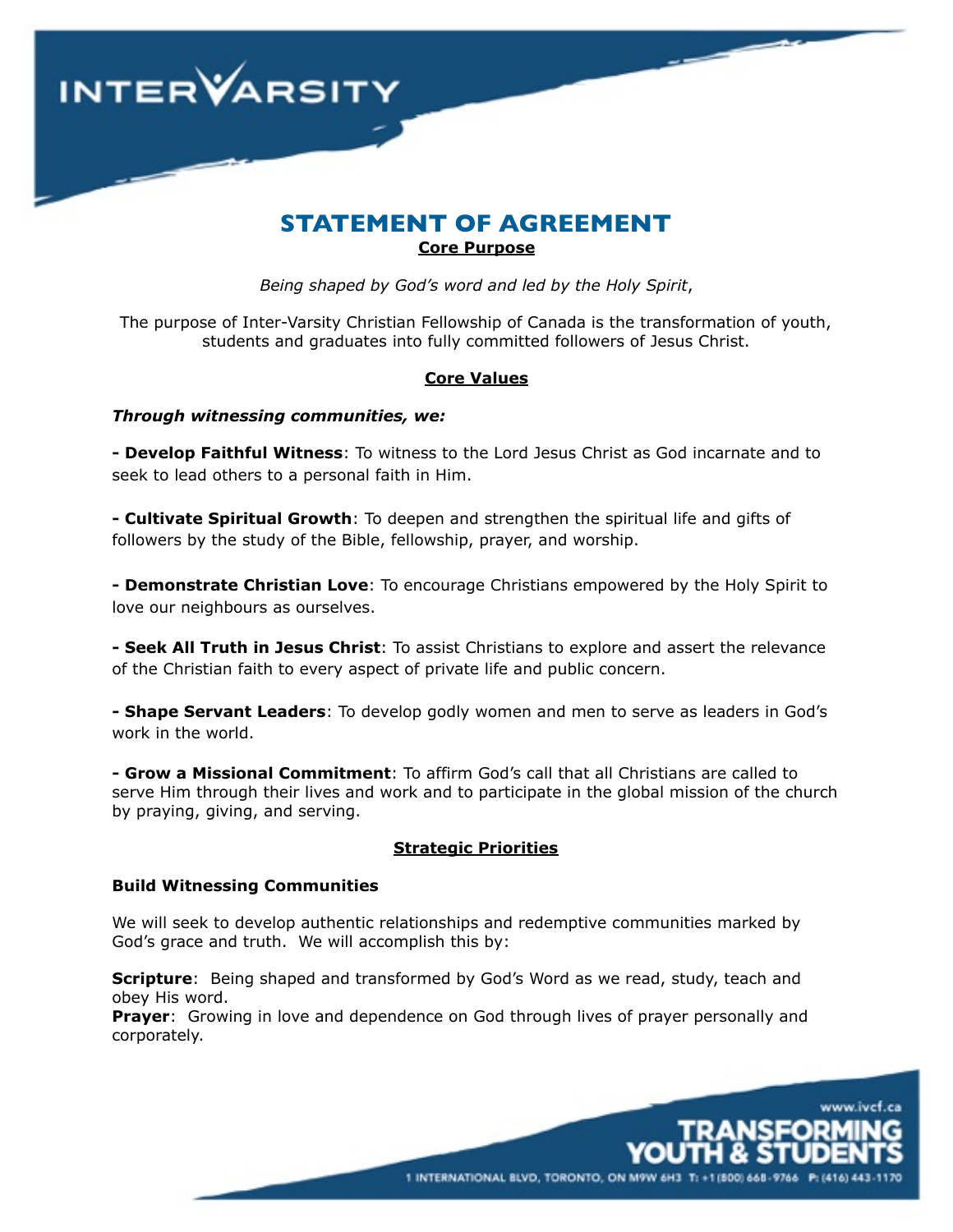

**Witness**: Being equipped and actively engaging with those seeking to explore a relationship with Jesus.

**Diversity**: Pursuing racial, ethnic and gender reconciliation by encouraging mutual empowerment, conflict resolution, and peacemaking as we engage in biblical justice.

#### **Develop Servant Leaders**

We will develop women and men to serve as leaders at every level of InterVarsity and ultimately for the Kingdom of God, honouring God's gifts and calling in them. We will accomplish this by:

- Equipping potential leaders with biblical foundations.
- Providing coaching and mentoring for development of character and ministry gifts.
- Utilizing a paradigm of risk for increased faith development.
- Developing a staff recruitment process.

## **Steward the InterVarsity Mission**

We will encourage and enable all to be faithful stewards of their God-given gifts and abilities. We will do this by:

- Providing clarity of vision and structure for all levels of InterVarsity.

- Equipping all staff to develop a funding base for the mission.

- Developing a system of modeling and training for biblical stewardship for all involved in InterVarsity.

- Developing a system for increased partners in ministry among volunteers, donors and alumni.

## **Doctrinal Convictions**

## *We believe in:*

The only true God, the almighty Creator of all things, existing eternally in three persons – Father, Son, and Holy Spirit – full of love and glory.

The unique divine inspiration, entire trustworthiness and authority of the Bible.

The value and dignity of all people:

 created in God's image to live in love and holiness, but alienated from God and each other because of our sin and guilt, and justly subject to God's wrath.

1 INTERNATIONAL BLVD, TORONTO, ON M9W 6H3 T: +1 (800) 668-9766

www.ivcf.ca

**ISFORM**